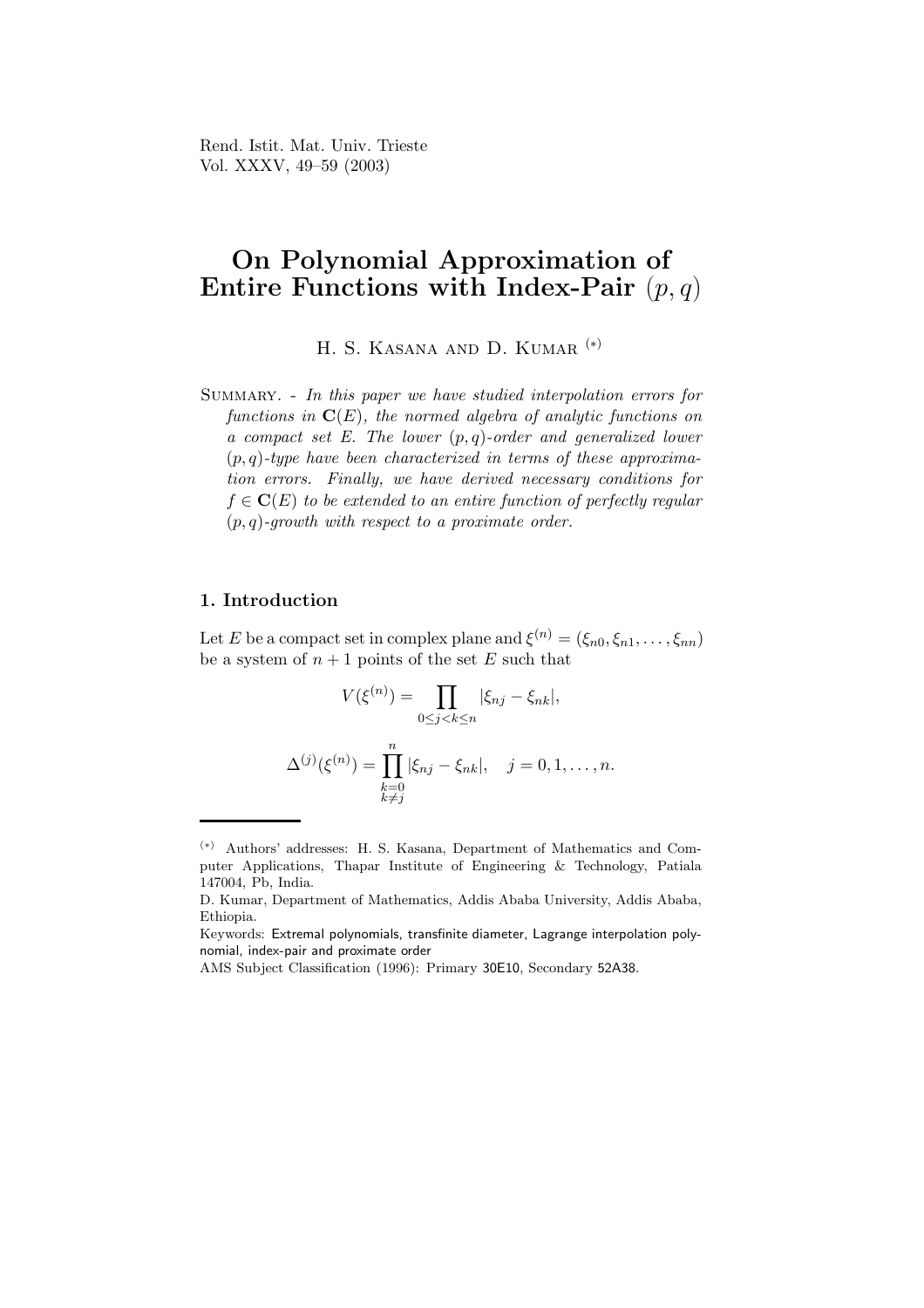Again, let  $\eta^{(n)} = (\eta_{n0}, \eta_{n1}, \dots, \eta_{nn})$  be a system of  $n+1$  points in E such that

$$
V_n \equiv V(\eta^{(n)}) = \sup_{\xi^{(n)} \subset E} V(\xi^{(n)}),
$$
  

$$
\Delta^0(\eta^{(n)}) \le \Delta^{(j)}(\eta^{(n)}), \quad j = 0, 1, \dots, n.
$$

Such a system always exists and is called the  $n$ -th *extremal system* of E. The polynomials

$$
L^{(j)}(z, \eta^{(n)}) = \prod_{\substack{k=0 \\ k \neq j}}^{n} \left( \frac{z - \eta_{nk}}{\eta_{nj} - \eta_{nk}} \right), \quad j = 0, 1, \dots, n
$$

are called the Lagrange extremal polynomials and the limit  $d \equiv$  $d(E) = \lim_{n \to \infty} V_n^{2/n(n+1)}$  is called the *transfinite diameter* of E.

Let  $\mathbf{C}(E)$  denote the algebra of analytic function on the set E. Let us define the approximation errors as follows:

$$
\mu_{n,1}(f) \equiv \mu_{n,1}(f;E) = \inf_{g \in \pi_n} ||f - g||,
$$

where  $\|\cdot\|$  is the sup norm and  $\pi_n$  denotes the set of all polynomials of degree  $\leq n$ . For the Lagrange interpolating polynomial

$$
L_n(z) = \sum_{j=0}^n L^{(j)}(z, \eta^{(n)}) f(\eta_{nj}), \quad n \in \mathbb{N}
$$

we also define

$$
\mu_{n,2}(f) \equiv \mu_{n,2}(f; E) = ||L_n - L_{n-1}||, \quad n \ge 2,
$$
  

$$
\mu_{n,3}(f) \equiv \mu_{n,3}(f; E) = ||L_n - f||, \quad n \ge 0.
$$

Reddy [10] connected classical order and type with polynomial approximation error of an entire function which is an extension of a continuous function on  $[-1, 1]$ . Juneja  $[2]$  extended these results for lower order and Mass [8] studied for the lower type. Contemporarily, Rice [11] and Winiarski [15] studied order and type for different approximation errors of a continuous function on the arbitrary domains. These results fail to compare the approximation errors of those entire functions which have same order but their types are infinity. To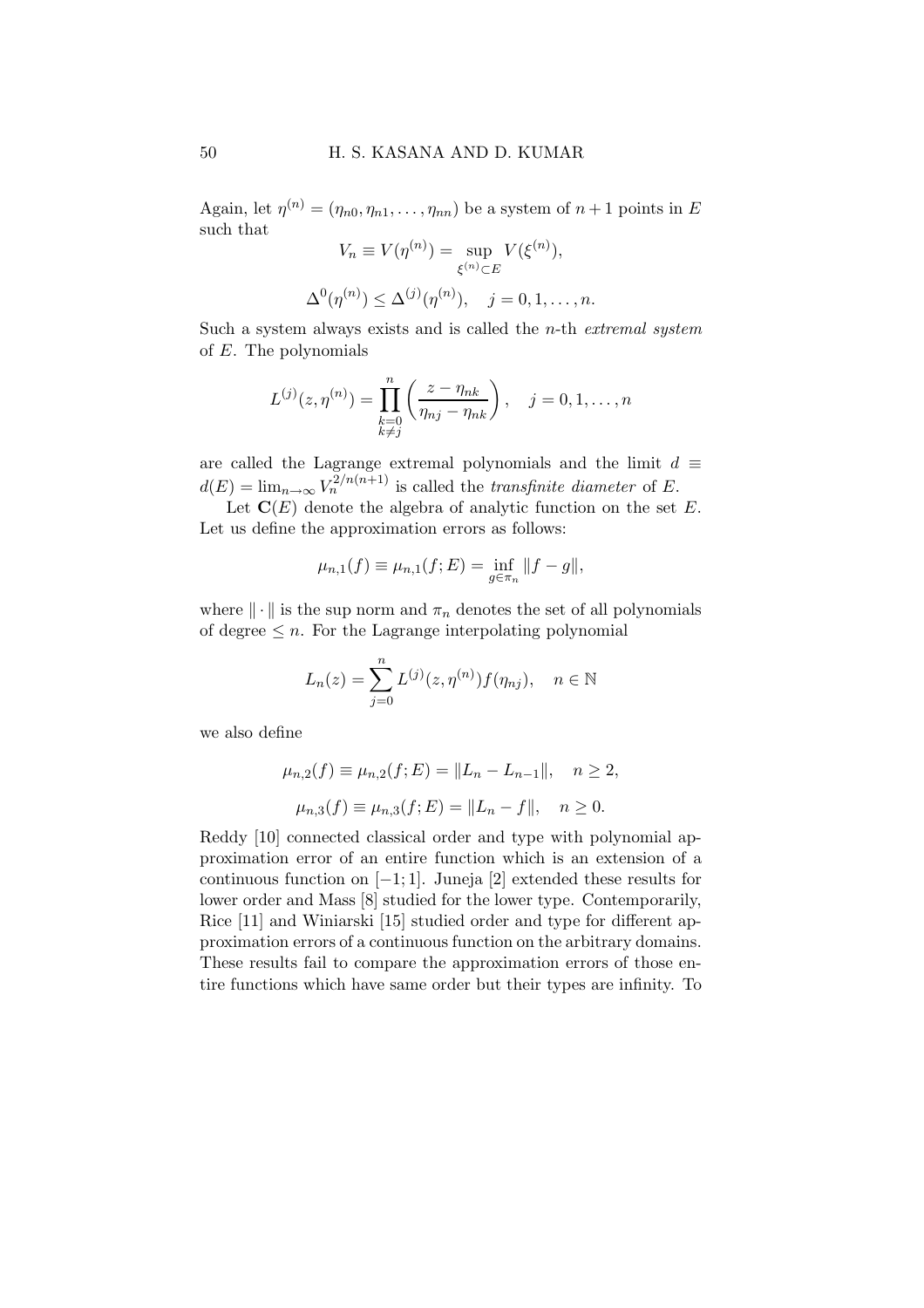include this important class of functions we utilize the concept of proximate order (see [9]) and moreover, their result are extended to  $(p,q)$ -scale introduced by Juneja *et al.* ([3], [4]). First we recall t he  $(p,q)$ -scale,  $p \ge q \ge 1$ . For an entire function  $f(z) = \sum_{n=0}^{\infty} a_n z^n$ , set  $M(r) \equiv M(r, f) = \max_{|z|=r} |f(z)|$ ,  $M(r)$  is called the maximum modulus of  $f(z)$ . Let us define

$$
P_{\chi}(L) = \begin{cases} L & p > q \\ \chi + L & p = q = 2 \\ \max(1, L) & p = q \ge 3 \\ \infty & p = q = \infty \end{cases}
$$
  
\n
$$
\gamma = \begin{cases} (\rho - 1)^{\rho}/\rho^{\rho} & (p, q) = (2, 2) \\ 1/\epsilon \rho & (p, q) = (2, 1) \\ 1 & \text{otherwise} \end{cases}
$$
  
\n(1)

DEFINITION 1.1. An entire function  $f(z)$  is said to be of  $(p,q)$ -order  $\rho$  and lower  $(p,q)$ -order  $\lambda$  if it is of index-pair  $(p,q)$  such that

$$
\lim_{r \to \infty} \frac{\sup}{\inf} \frac{\log^{[p]} M(r)}{\log^{[q]} r} = \frac{\rho}{\lambda}
$$

and the function  $f(z)$  having  $(p,q)$ -order  $\rho(b < \rho(p,q) < \infty)$  is said to be of  $(p, q)$ -type T and lower  $(p, q)$ -type t if

$$
\lim_{r \to \infty} \frac{\sup}{\inf} \frac{\log^{[p-1]} M(r)}{\log^{[q-1]} r^{\rho}} = \frac{T}{t}
$$

where  $b = 1$  if  $p = q$  and  $b = 0$  if  $p > q$ .

Recently, Nadan et al. [9] has extended the idea of proximate order to entire functions of  $(p, q)$  growth. A positive function  $\rho(r)$  is said to be a proximate order if

- 1.  $\rho(r) \rightarrow r$  as  $r \rightarrow \infty, b < \rho < \infty$ ,
- 2.  $\Lambda_{[q]}(r)\rho r(r) \to 0$  as  $r \to \infty$ ,

where  $\Lambda_{[q]}(r) = \prod_{k=0}^{q} \log^{[k]}(r)$  and  $\rho(r)$  denotes the derivative or  $\rho(r)$ . It is known that  $(\ln^{[q]} r)^{\rho(r)-A}$  is a monotonically increasing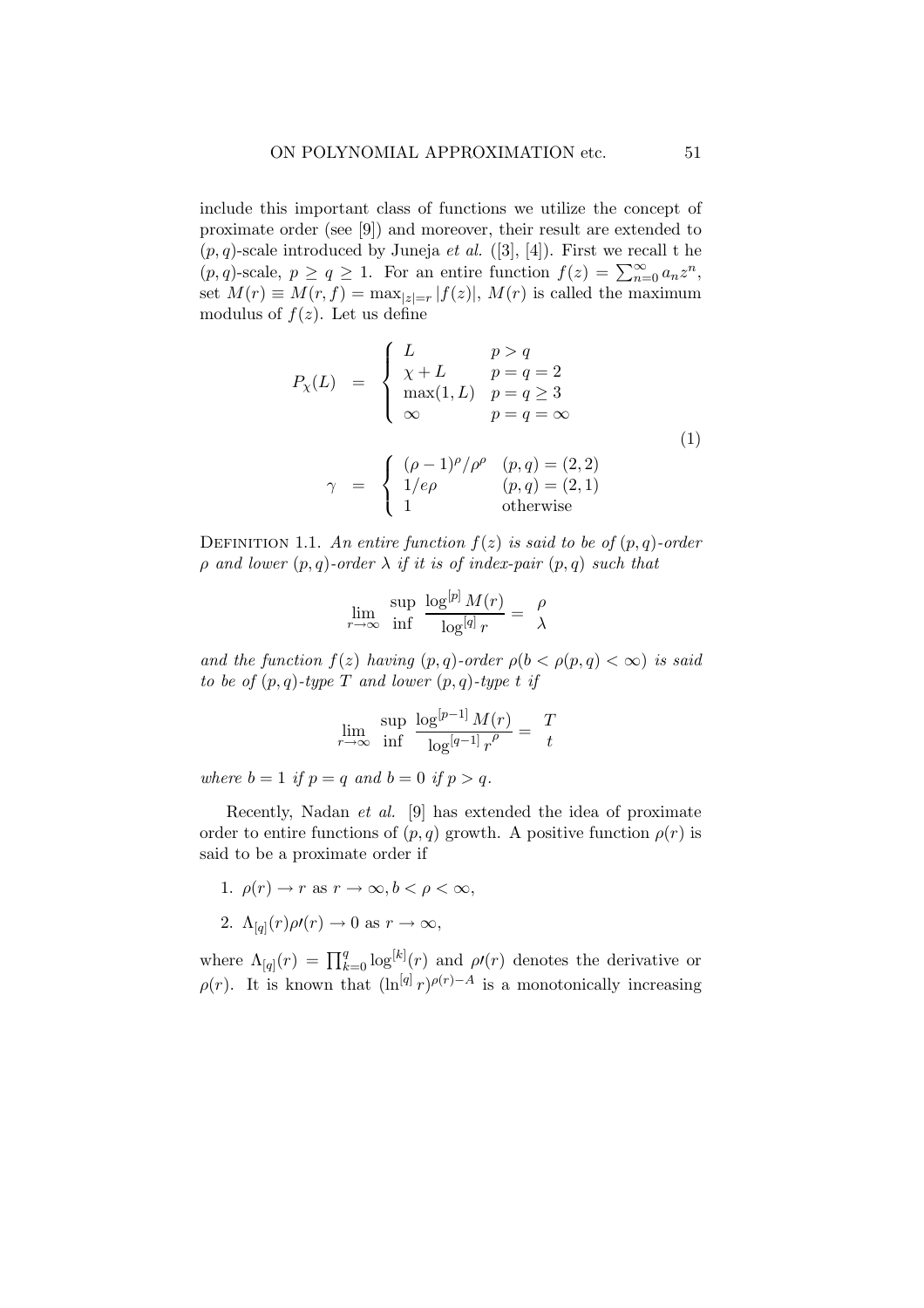function of r for  $r > r_0$ , where  $A = 1$  if  $(p,q) = (2,2)$  and  $A = 0$ otherwise. Hence we can define the function  $\phi(x)$  for  $x > x_0$  to be the unique solution of the equation,

$$
x = (\ln^{[q]} r)^{\rho(r)-A} \Leftrightarrow \phi(x) = \ln^{[q]} r \quad \text{for} \quad r > r_0. \tag{2}
$$

DEFINITION 1.2. A positive function  $\rho(r)$  defined on  $[r_0,\infty)$ , where  $r_0 > \exp^{[q-1]}1$ , is said to be a proximate order of an entire function with index-pair  $(p, q)$  if

$$
\lim_{r \to \infty} \frac{\sup}{\inf} \frac{\log^{[p-1]} M(r)}{\log^{[q-1]} r^{\rho(r)}} = \frac{T^*}{t^*} .
$$

If the quantity  $t^*$  is different from zero and infinite then  $\rho(r)$  is said to be the proximate order of a given entire function  $f(z)$  and  $t^*$  as its generalized lower  $(p, q)$ -type. Clearly, proximate order and corresponding generalized lower  $(p, q)$ -type of an entire function are not uniquely determined [1].

DEFINITION 1.3. An entire function with index pair  $(p,q)$  is said to be of regular  $(p, q)$ -growth if  $b < \lambda = \rho < \infty$ , and further, it is of perfectly regular  $(p, q)$ -growth with respact to a proximate order  $\rho(r)$ if 0 <  $t^* = T^*$  < ∞.

Let  $E_r$  be the curve  $E_r = \{z \in \mathbb{C} : |\psi(z)|d = r\}$ , where  $\psi(z)$  is holomorphic and maps the unbounded component of the complement of E on  $|\psi(z)| > 1$  such that  $\psi(\infty) = \infty$  and  $\psi'(\infty) > 0$ . Also, we set  $\bar{M}(r) = \sup_{z \in E_r} |f(z)|$ , for  $r > 1$ .

### 2. Auxiliary Results

Let us now prove some auxiliary results to be used in the sequel:

LEMMA 2.1. If  $f(z)$  is an entire function of  $(p,q)$ -order  $\rho$  and lower  $(p,q)$ -order  $\lambda$  then

$$
\lim_{r \to \infty} \frac{\sup}{\inf} \frac{\log^{[p]} \bar{M}(r)}{\log^{[q]} r} = \frac{\rho}{\lambda}
$$

and, for  $\rho(b < \rho(p,q) < \infty)$ ,  $T^*$  and  $t^*$  are given by

$$
\lim_{r \to \infty} \frac{\sup}{\inf} \frac{\log^{[p]} \bar{M}(r)}{\log^{[q-1]} r^{\rho}} = \frac{T^*}{t^*}
$$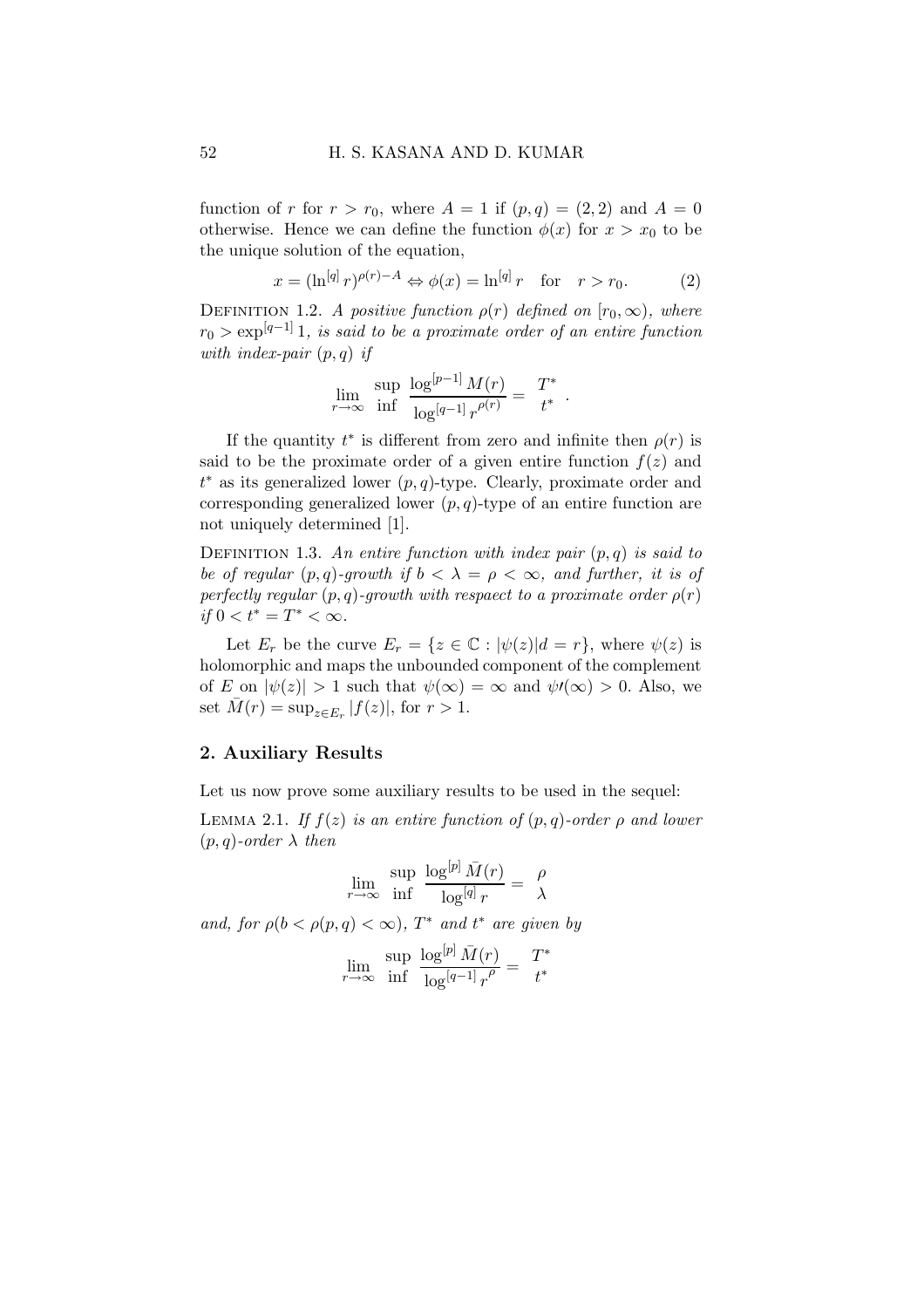For a proof we refer to [7].

LEMMA 2.2. If a function  $f$  is defined and bounded an a compact set E, then

$$
\mu_{n,1}(f) \le ||f - L_n|| \le (n+2)\mu_{n,1}(f),
$$
  

$$
||L_n - L_{n-1}|| \le 2(n+2)\mu_{n-1,1}(f), \quad n = 2, 3, ...
$$

The proof is illustrated in Winiarski [15].

PROPOSITION 2.3. Let  $f \in \mathbf{C}(E)$ . Then f can be extended to an entire function if and only if

$$
\mu_{n,i}^{1/n}(f) \to 0 \quad as \quad n \to \infty, \quad i = 1, 2, 3.
$$

This is a direct consequence of Lemma (2.1), Eq. (4.5) of Winiarski [15] and an inequality due to Walsh ([14], p.77).

PROPOSITION 2.4. For every  $f \in \mathbf{C}(E)$  and  $\mu_{n,i}(f)$ ,  $i = 1, 2, 3$ , there exist an entire function  $g_i(z) = \sum_{n=0}^{\infty} \mu_{n,i}(f) z^{n+1}$  such that

$$
\bar{M}(r) \le a_0 + 2g_i(r/d)
$$

where d is the transfinite diameter of E.

Proof. Define the function

$$
\bar{f}(z) = \pi_0 + \sum_{n=0}^{\infty} (\pi_{n+1}(z) - \pi_n(z)).
$$
 (3)

Obviously,  $\bar{f}(z) = f(z)$  for all  $z \in E$ . We prove that  $\bar{f}(z) = f(z)$  in the whole complex plane. For this is enough to show that this series converges uniformly on every compact subset of the complex plane, since

$$
|\pi_{n+1}(z) - \pi_n(z)| \leq ||\pi_{n+1} - \pi_n|| \quad z \in E
$$
  
\n
$$
\leq \mu_{n+1,1}(f) + \mu_{n,1}(f)
$$
  
\n
$$
\leq 2\mu_{n,1}(f),
$$

and using Walsh inequality [14], we have

$$
|\pi_{n+1}(z) - \pi_n(z)| \leq 2\mu_{n,1}(f) \left(\frac{r}{d}\right)^{n+1}, \quad z \in E_r.
$$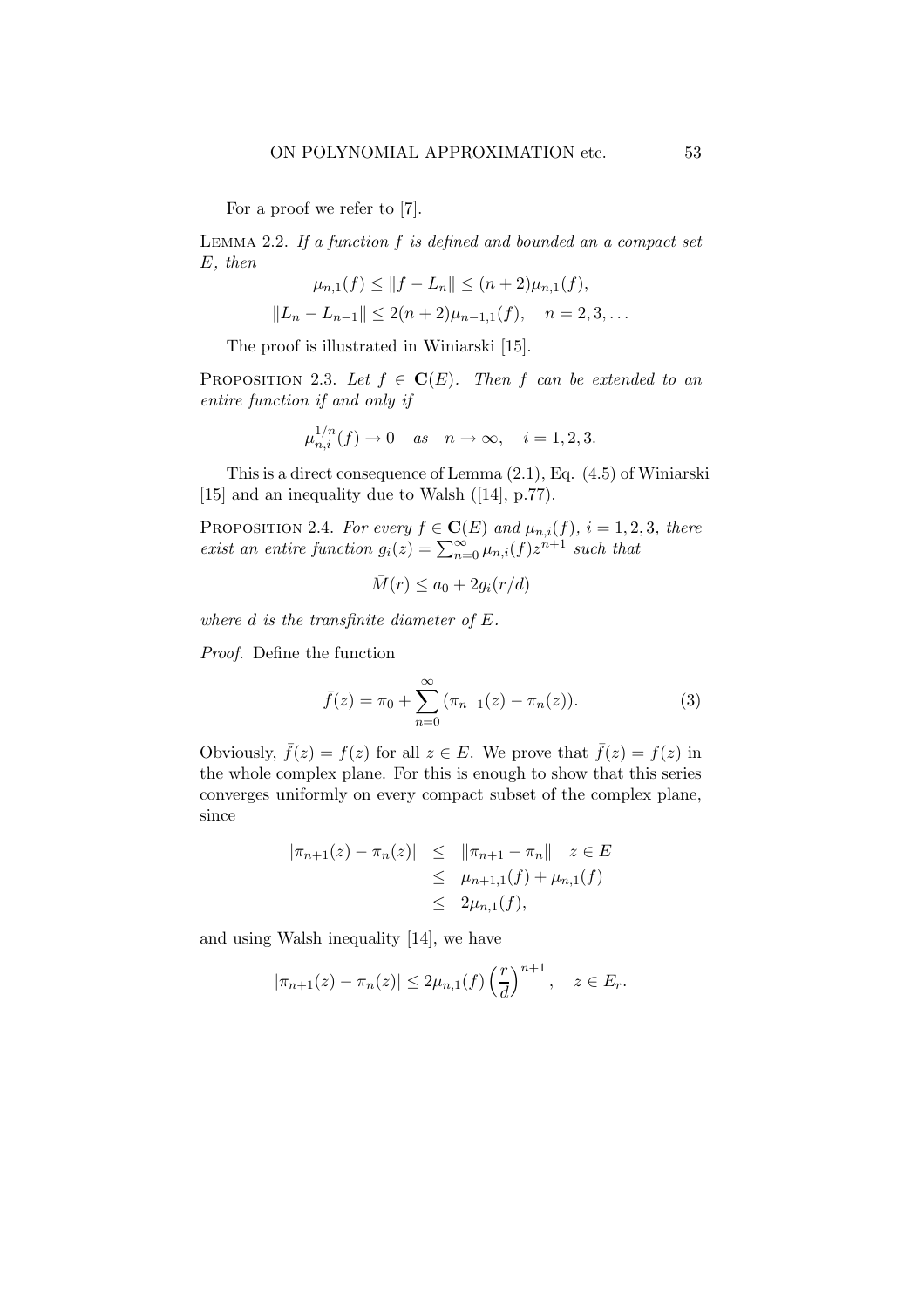Thus,

$$
|\bar{f}(z)| = |\pi_0| + \sum_{n=0}^{\infty} |\pi_{n+1}(z) - \pi_n(z)|
$$
  
 
$$
\leq a_0 + 2 \sum_{n=0}^{\infty} \mu_{n,1}(f) \left(\frac{r}{d}\right)^{n+1}, \quad z \in E_r.
$$
 (4)

The last series converges for every  $r$ , and therefore the series on the right of (3) converges uniformly on every compact subset of  $\mathbb C$  and so  $\bar{f}(z) = f(z)$ . Construct the function

$$
g_i(z) = \sum_{n=0}^{\infty} \mu_{n,1}(f) z^{n+1}.
$$

Since  $\lim_{n\to\infty}\mu_{n,i}^{1/n}(f)=0$  by  $(2.3)$ , it follows that each  $g_i(z)$  is entire and further, (4) implies the desired inequality.

## 3. Main results

THEOREM 3.1. If  $f \in \mathbf{C}(E)$  can be extended to an entire function with index-pair  $(p, q)$ , lower  $(p, q)$ -order  $\lambda(b < \lambda < \infty)$  and generalized lower  $(p, q)$ -type  $t^*$ , then for every  $\mu_{n,i}(f)$ , there exists an entire functions  $g_i(z) = \sum_{n=0}^{\infty} \mu_{n,i}(f) z^{n+1}$  such that

$$
\lambda(f) = \lambda(g_i), \quad t^*(f) = \beta t^*(g_i), \tag{5}
$$

where  $\beta = d^{-\rho}$  for  $q = 1$ , otherwise  $\beta = 1$  and  $i = 1, 2, 3$ .

*Proof.* In view of Propositions (2.3) and (2.4),  $\bar{f}(z) = f(z)$  in  $\mathbb{C}$ , and for each  $\mu_{n,i}(f)$ ,  $g_i(z) = \sum_{n=0}^{\infty} \mu_{n,i}(f) z^{n+1}$  is an entire function. Winiarski [15] has proved that for every  $\epsilon > 0$ ,

$$
\mu_{n,3} \le k\bar{M}(r) \left(\frac{de^{\epsilon}}{r}\right)^n,\tag{6}
$$

where k is a constant and  $d > 0$  has its usual meaning. Using (6) in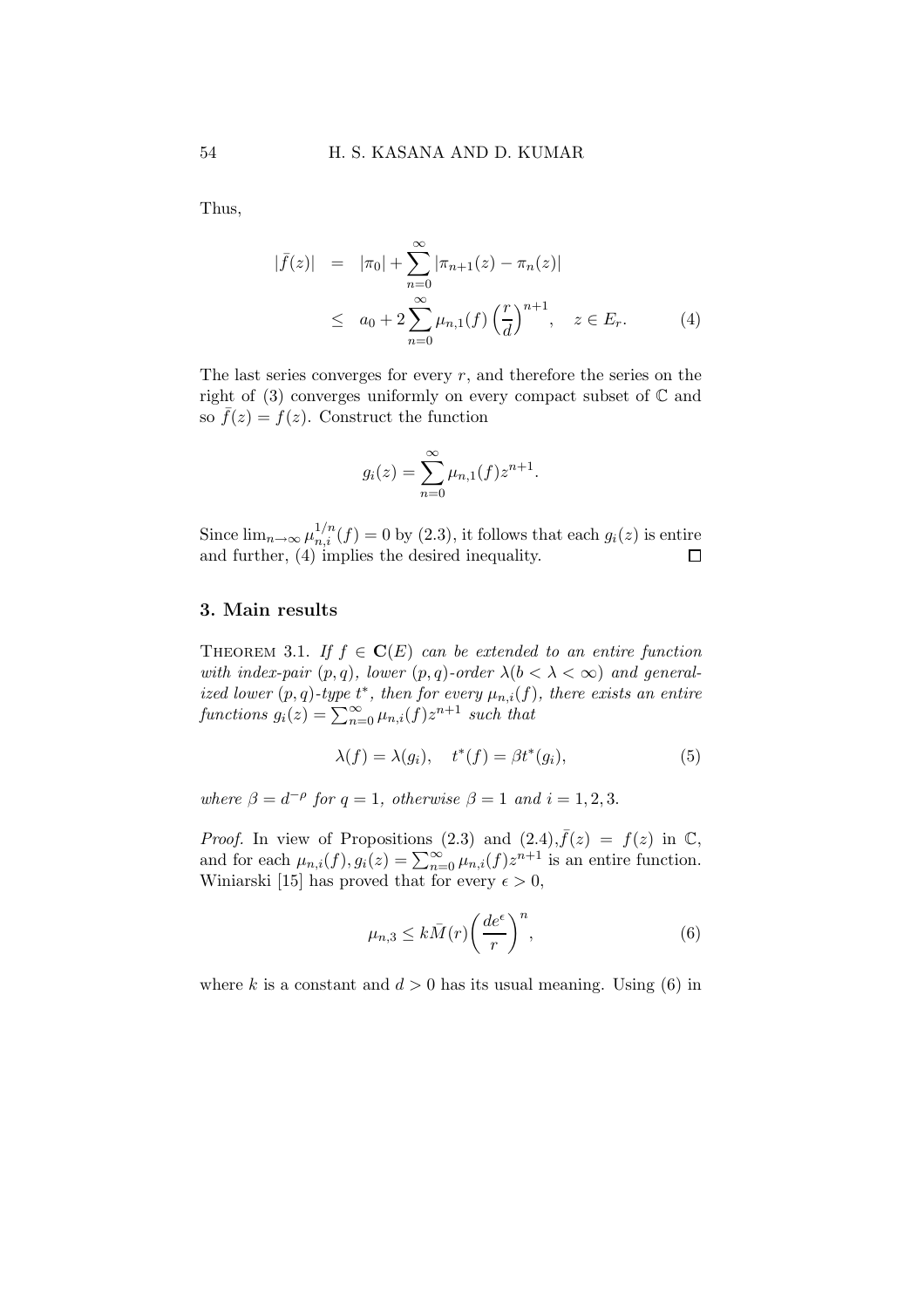the expansion of  $g_i(z)$  with  $i = 3$  it is inferred that

$$
g_3\left(\frac{r}{de^{2\epsilon}}\right) = \sum_{n=0}^{\infty} \mu_{n,3}(f) \left(\frac{r}{de^{2\epsilon}}\right)^{n+1}
$$
  
 
$$
\leq \frac{kr\bar{M}(r)}{de^{2\epsilon}} \sum_{n=0}^{\infty} \frac{1}{e^{n\epsilon}} = \frac{kr\bar{M}(r)}{de^{2\epsilon}(e^{\epsilon}-1)},
$$

or

$$
\ln g_3\left(\frac{r}{de^{2\epsilon}}\right) \leq O(1) + \log \bar{M}(r) + \ln r.
$$

This inequality with Lemma  $(2.1)$  for  $q = 1$  gives

$$
\lambda(g_3) \le \lambda(f), \quad t^*(g_3) \le e^{2\epsilon \rho} d^{\rho} t^*(f),
$$

and, for  $q > 1$ ,

$$
\lambda(g_3) \le \lambda(f), \quad t^*(g_3) \le t^*(f).
$$

Since  $\epsilon > 0$  is arbitrary, the inequalities are combined for all  $(p, q)$ to yeld

$$
\lambda(g_3) \le \lambda(f), \quad \beta t^*(g_3) \le t^*(f). \tag{7}
$$

Further, using the inequality  $\bar{M}(r) \leq a_0 + 2g_i(r/d)$ , note that for  $q=1,$ 

$$
\lambda(f) \le \lambda(g_i), \quad t^*(f) \le d^{-\rho}t^*(g_i),
$$

and for  $q > 1$ ,

$$
\lambda(f) \le \lambda(g_i), \quad t^*(f) \le t^*(g_i). \tag{8}
$$

Combining these inequalities with (7), we have (5). Further, application of Lemma (2.2) makes this result valid for  $i = 1$  and  $i = 2$ also.  $\Box$ 

THEOREM 3.2. Let  $f(z) \in \mathbf{C}(E)$ . Then  $f(z)$  can be extended to an entire function of lower  $(p,q)$ -order  $\lambda(b < \lambda(p,q) < \infty)$  if and only if, for  $(p, q) \neq (2, 2),$ 

$$
\lambda = \max_{\{n_k\}} [P_\chi(\ell)], \quad \lambda = \max_{\{n_k\}} [P_\chi(\ell^*)], \tag{9}
$$

where

$$
\chi = \liminf_{k \to \infty} \frac{\ln n_{k-1}}{\ln n_k}, \quad \ell = \liminf_{k \to \infty} \frac{\ln^{[p-1]} n_{k-1}}{\ln^{[q]} \mu_{n_{k,i}}^{-1/n_k}},
$$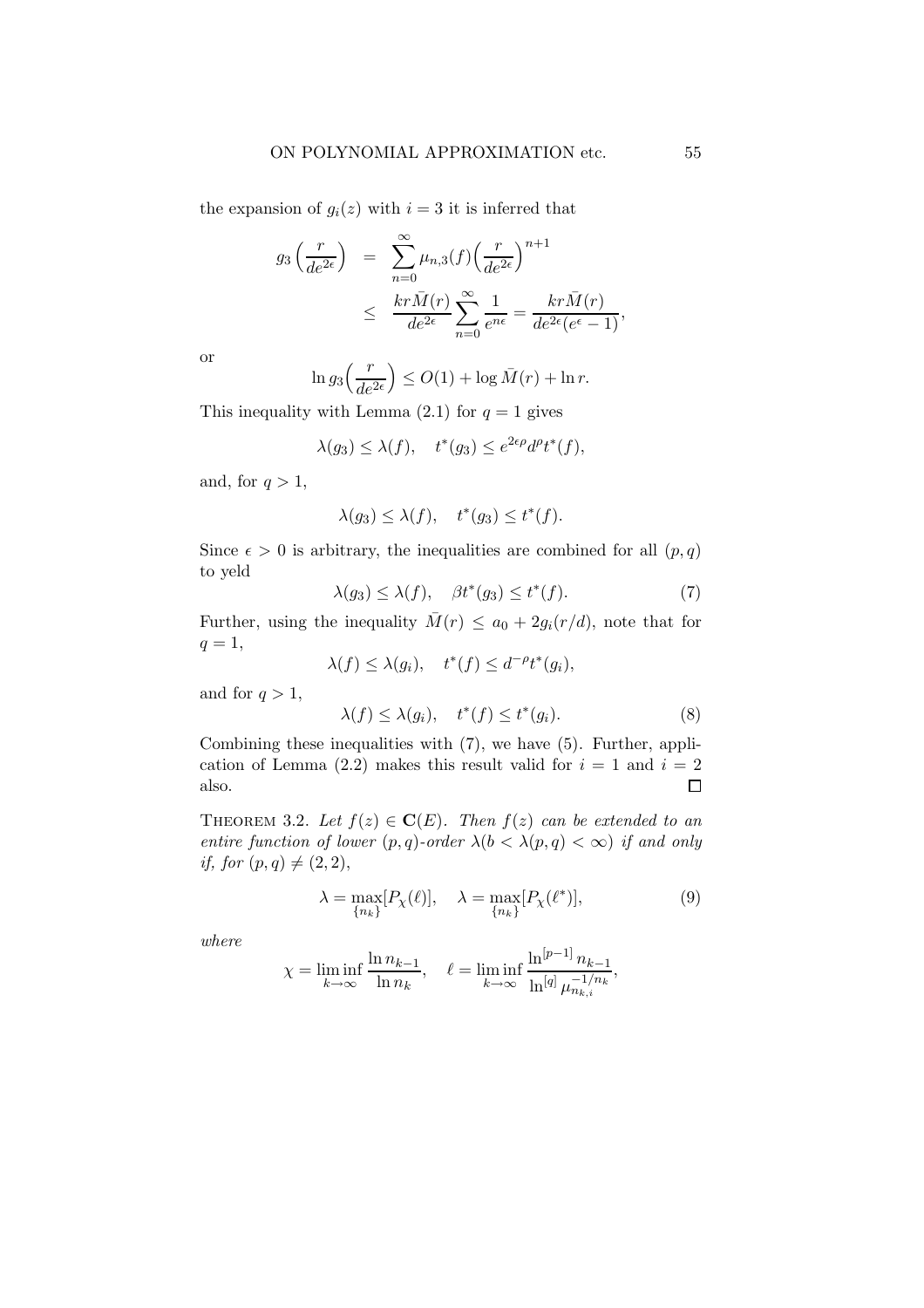$$
\ell^* = \liminf_{k \to \infty} \frac{\ln^{[p-1]} n_{k-1}}{\ln^{[q-1]} \left( \frac{1}{n_k - n_{k-1}} \ln \frac{\mu_{n_{k-1},i}}{\mu_{n_k,i}} \right)}.
$$

Also (9) holds for  $(p,q) = (2,2)$  provided  $n_k$  be the sequences of principal indices satisfying  $\ln n_{k-1} \approx \ln n_k$  as  $k \to \infty$ .

*Proof.* Propositions (2.3) and (2.4) reveal that  $f \in \mathbf{C}(E)$  can be extended to an entire function if and only if  $q_i(z)$  is an entire function. Moreover, by (5),  $f(z)$  and  $g_i(z)$  have the same lower  $(p, q)$ -order. Applying Theorem 2 by Juneja *et al.* [3] to the function  $g_i(z) =$  $\sum_{n=0}^{\infty} \mu_{n,i}(f) z^{n+1}$ , Theorem (3.2) follows at once.  $\Box$ 

Remark. For  $E = [-1, 1], i = 3$  and  $(p, q), (9)$  includes a theorem by Singh [13] and a result by Massa [8]. Also, for  $(p, q) = (2, 2), (9)$ includes Theorem 5 by Reddy [10]. Moreover, (9) gives Theorems 1 and 2 by Juneja [2] for entire functions of Sato growth [12].

THEOREM 3.3. let  $f \in \mathbf{C}(E)$ . Then  $f(z)$  can be extended to an entire function fo  $(p,q)$ -order  $\rho(b < \rho(p,q) < \infty)$  and generalized lower  $(p, q)$ -type  $t^*(0 < t^*(p, q) < \infty)$  if and only if

$$
t^* = \beta \max_{\{m_k\}} \left\{ \liminf_{k \to \infty} \left( \frac{\phi(\ln^{[p-2]} m_{k-1})}{\ln^{[q-1]} \mu_{m_k, i}^{-1/m_k}} \right)^{\rho} \right\}, \quad p \ge 3 \qquad (10)
$$

and further, if the sequence of pirncipal indices  $\{n_k\}$  satisfies  $n_{k-1} \simeq$  $n_k$  as  $k \to \infty$ , the for

$$
t^* = \gamma \beta \max_{\{m_k\}} \left\{ \liminf_{k \to \infty} \left( \frac{\phi(m_{k-1})}{\ln^{[A]} \mu_{m_k, i}^{-1/m_k}} \right)^{\rho - A} \right\},\tag{11}
$$

where maximum is taken over all increasing sequences of positive integers and  $\beta, \gamma$  and A have been defined, respectively in (5), (1) and (2).

Proof. To prove this theorem we apply Theorem 2 by Kasana et al. [6] to the function  $g_i(z) = \sum_{n=0}^{\infty} \mu_{n,i}(f) z^{n+1}$  and the characterization of  $t^*$  in terms of  $\mu_{n,i}(f)$  and the relation  $t^* = \beta t^*(g_i)$  to conclude (10) and (11). $\Box$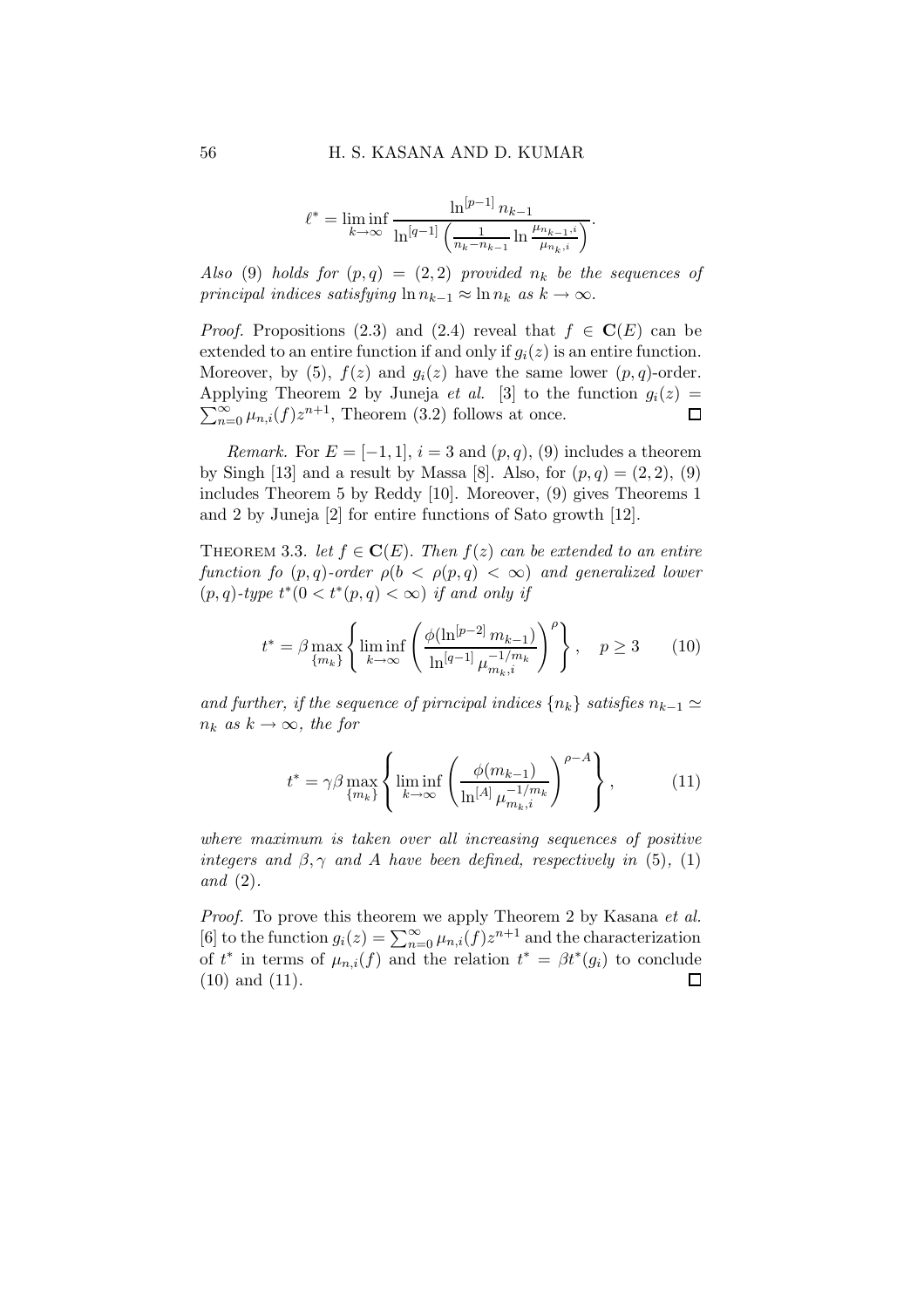COROLLARY 3.4. Let  $f \in \mathbf{C}(E)$ . Then  $f(z)$  is the restriction of an entire function having  $(p,q)$  order  $\rho(b < \rho(p,q) < \infty)$  and lower  $(p,q)$ -type  $t(0 < t(p,q) < \infty)$  if and only if

$$
t^* = \gamma \beta \max_{\{m_k\}} \left\{ \liminf_{k \to \infty} \frac{\ln^{[p-2]} m_{k-1}}{\left(\ln^{[q-1]} \mu_{m_k, i}^{-1/m_k}\right)^{p- A}} \right\}.
$$

On the domain  $E = [-1, 1]$  and for approximation error  $\mu_{n,3}$  this corollary also includes some results of Reddy [10] when  $(p, q) = (2, 1)$ or  $(p,q) = (2,2)$ .

Finally, we study the subsequences  $\{n_{k,i}\}$  of n such that for  $f \in$  $\mathbf{C}(E)$  it satisfies

$$
\mu_{n_{k-1},i} > \mu_{n_k,i}, \quad \mu_{n,i} = \mu_{n_{k-1},i} \quad \text{for} \quad n_{k-1,i} \le n < n_{k,i}.\tag{12}
$$

The next theorem shows how this sequence influences the growth of an entire function in reference to its generalized  $(p, q)$ -type and generalized lower  $(p, q)$ -type. This also depicts the necessary condition for  $f \in \mathbf{C}(E)$  which has an extension of perfectly regular  $(p, q)$ -growth with respect to a proximate order.

THEOREM 3.5. Suppose  $f \in \mathbf{C}(E)$  can be extended to an entire function having  $(p,q)$ -order  $\rho(b < \rho(p,q) < \infty)$ , generalized  $(p,q)$ -type  $T^*$  and generalized lower  $(p,q)$ -type  $t^*$ . Let  $\{n_{k,i}\}\$  be the sequence defined by (12). Then

$$
t^* \leq T^* \liminf_{k \to \infty} \left( \frac{\phi(\ln^{[p-2]} n_{k-1,i})}{\phi(\ln^{[p-2]} n_{k,i})} \right)^{\rho}, \quad p \geq 3.
$$

Further, if  ${m_{k,i}}$  be the sequence of principal indices satisfying  $m_{k-1,i}$  $\simeq m_{k,i}$  as  $k \to \infty$ , then

$$
t^* \le T^* \liminf_{k \to \infty} \left( \frac{\phi(n_{k-1,i})}{\phi(n_{k,i})} \right)^{\rho - A}
$$

.

*Proof.* Define a function  $u_i(z)$  such that

$$
\mu_i(z) = \sum_{n=1}^{\infty} [\mu_{n-1,i}(f) - \mu_{n,i}(f)] z^n
$$
  
= 
$$
\sum_{n=1}^{\infty} \alpha_{k,i}(f) z^{n_k, i},
$$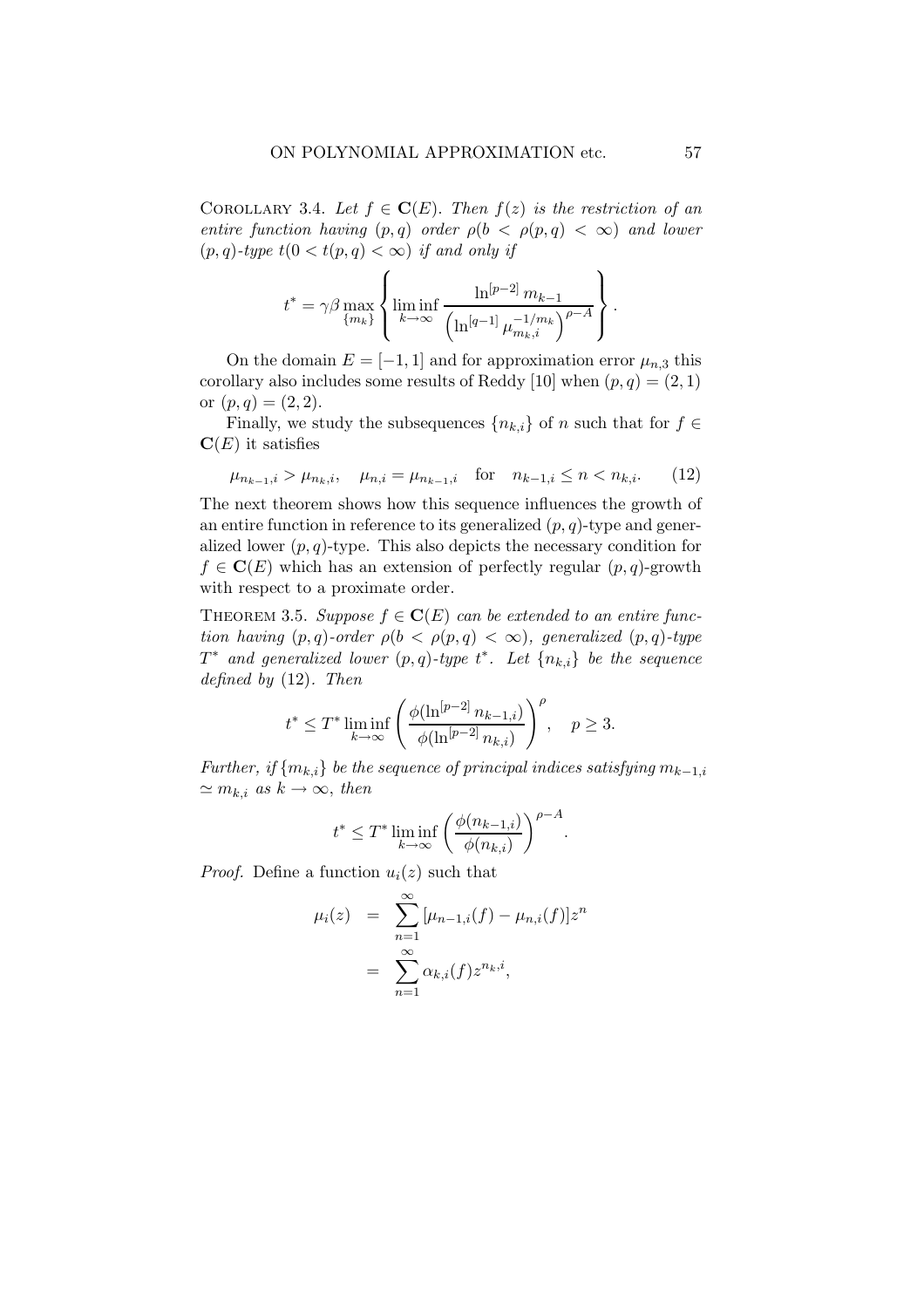where  $\alpha_{k,i}(f) = \mu_{n_{k-1},i}(f) - \mu_{n_{k,i}}(f)$ . Since the function  $g_i(z) =$  $\sum_{n=0}^{\infty} \mu_{n,i}(f) z^{n+1}$  has the same  $(p, q)$ -order as that of  $f(z)$ , it follows that  $u_i(z)$  has also the same  $(p, q)$ -order. Consequently, by Theorem  $(3.1)$  the generalized  $(p,q)$ -type and generalized lower  $(p,q)$ -type of  $u_i(z)$  are given by

$$
T^*(f) = \beta T^*(u_i), \quad t^*(f) = \beta t^*(u_i).
$$

Thus, using Theorem 1 by Kasana et al. [6] it can be shown that

$$
T^*(f) = \gamma \beta \limsup_{k \to \infty} \left( \frac{\phi(\ln^{[p-2]} n_{k,i})}{\ln^{[q-1]} \alpha_{n_{k,i}}^{-1/n_{k,i}}} \right)^{\rho - A}
$$

Considering the above formula and Theorem (3.3) we observe that for  $(p,q) \neq (2, 1)$  and  $(p,q) \neq (2, 2)$ ,

$$
t^* = \beta \gamma \max_{\{k_{m,i}\}} \left\{ \liminf_{m \to \infty} \left( \frac{\phi(\ln^{[p-2]} n_{k_{m-1},i})^{-1/n_{k_{m,i}}}}{\ln^{[q-1]} \alpha_{n_{m,i}}} \right)^{\rho} \right\}
$$
  

$$
\leq \beta \gamma \max_{\{k_{m,i}\}} \left\{ \limsup_{m \to \infty} \left( \frac{\phi(\ln^{[p-2]} n_{k_m,i})^{-1/n_{k_{m,i}}}}{\ln^{[q-1]} \alpha_{n_{m,i}}} \right)^{\rho} \right\} \times
$$
  

$$
\max_{\{k_{m,i}\}} \left\{ \liminf_{m \to \infty} \left( \frac{\phi(\ln^{[p-2]} n_{k_{m-1},i})^{-1/n_{k_{m,i}}}}{\ln^{[q-1]} \alpha_{n_{m,i}}} \right)^{\rho} \right\}
$$
  

$$
\leq T^* \liminf_{m \to \infty} \left( \frac{\phi(\ln^{[p-2]} n_{k_{m-1},i})^{-1/n_{k_{m,i}}}}{\ln^{[q-1]} \alpha_{n_{m,i}}} \right)^{\rho}
$$

For  $p = 2$  and  $q = 1$  or  $q = 2$ , let  ${m_{k,i}}$  be the sequence of principal indices that  $m_{k-1,i} \simeq m_{k,i}$  as  $k \to \infty$ , we have

$$
t^* \leq T^* \liminf_{k \to \infty} \left( \frac{\phi(n_{k-1,i})}{\phi(n_{k,i})} \right)^{\rho - A}.
$$

#### **REFERENCES**

[1] S. M. EINSTEIN-MATTHEWS AND H. S. KASANA, Proximate order and type of entire functions of several complex variables, Israel J. Math 92 (1995), 273–284.